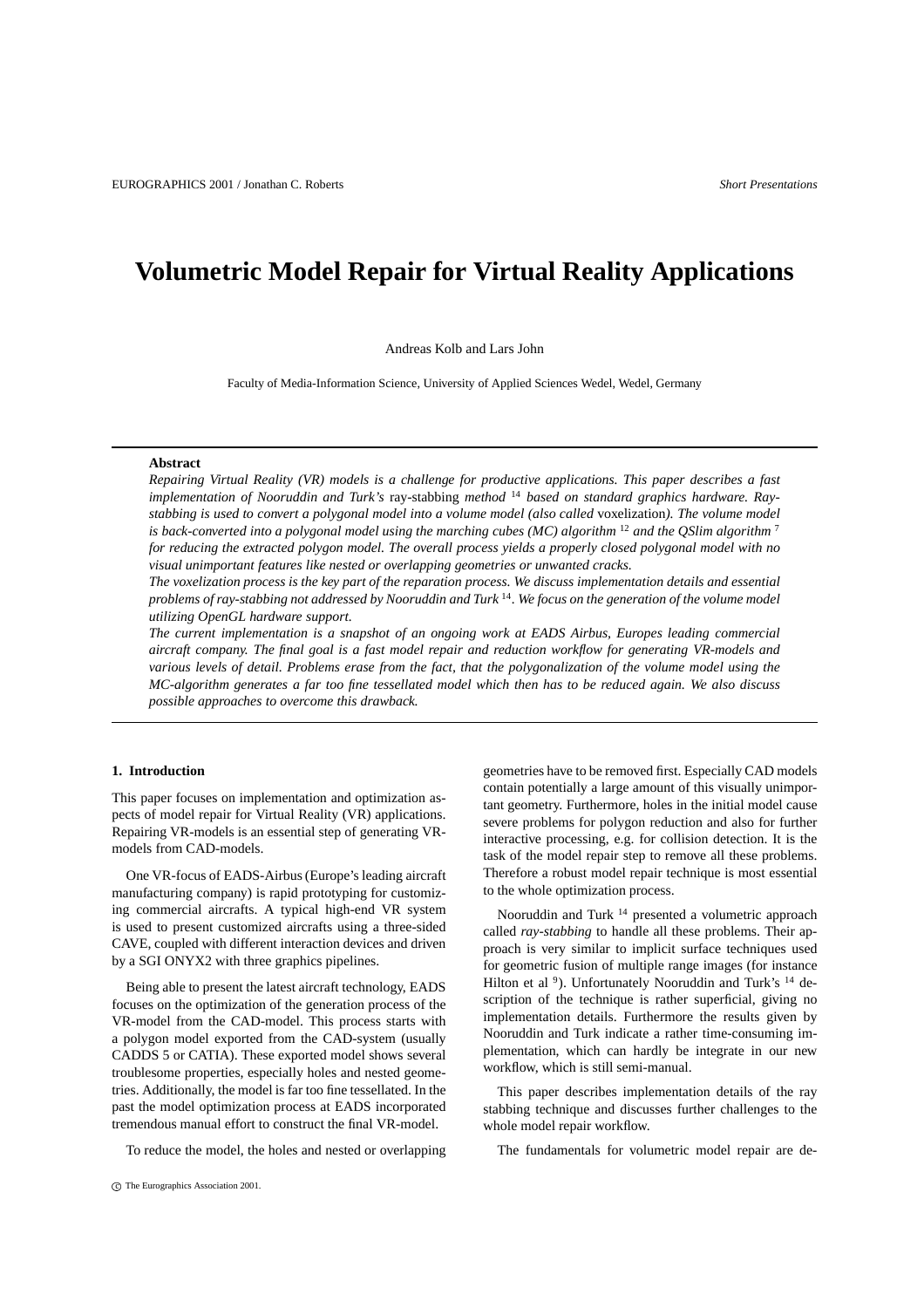scribed in Section 2. Section 3 describes the details of our advanced implementation of the ray-stabbing technique. Results are given in 4. Section 5 discusses the current state and various problems of the ray-stabbing method. Promising approaches to solve these problems are presented in Section 6.

# **2. Volumetric Model Repair**

In this Section general approaches for repairing VR-models are described. Section 2.1 summerizes very briefly techniques for model repair and volumetric representation techniques for polygonal models. Afterwards the ray-stabbing algorithm as given by Nooruddin and Turk <sup>14</sup> is presented in Section 2.2.

#### **2.1. General Concepts**

Current methods for model repair can be separated into automatic and interactive techniques. Interactive techniques (e.g. Morvan and Fadel <sup>13</sup>) are not appropriate for large VRmodels. Most automatic techniques incorporate the detection of the specific surface defect and the explicit reparation of these defect (e.g. Barquet and Sharir <sup>2</sup> ). Such techniques mainly address surface holes and cracks and do not provide a unified approach to solve all problems stated earlier.

The basic idea of volumetric model repair is shown in Figure 2.1. The key-step of this process is the voxelization, i.e. the conversion of the polygonal model into a volumetric model. The volumetric model is given by a tri-variate scalarvalued *field-function*  $d_G$  describing the shortest distance of a given point  $P \in \mathbb{R}^3$  from the original polygonal model *G. d<sub>G</sub>* is commonly called *distance map*. After voxelization standard methods for surface extraction (e.g. marching cubes <sup>12</sup> or marching tetrahedra <sup>20</sup>) are used to reconstruct  $G$  as a closed polygonal model.

Defining the distance map  $d_G$  as distance to the outer parts of *G* solves the problems of overlapping and nesting geometries.



To compute the distance map techniques such as 3Dfiltering (Wang and Kaufman <sup>21</sup>) and explicit distance calculation (Schroeder et al <sup>17</sup>) have been developed. Nooruddin and Turk <sup>14</sup> use a scanline conversion algorithm to compute the distance map (see below).

# **2.2. Ray Stabbing**

Nooruddin and Turk <sup>14</sup> describe a new volumetric technique called *ray stabbing* to compute the distance map for a given polygonal model. They define the distance map  $d_G$  for point  $\mathbf{P} \in \mathbb{R}^3$  to the given geometry *G* as:

$$
\begin{Bmatrix}\n d_G(\mathbf{P}) = 0 \\
 d_G(\mathbf{P}) = 1 \\
 d_G(\mathbf{P}) \in [0, 1]\n\end{Bmatrix} \Longleftrightarrow \mathbf{P} \text{ resides} \begin{Bmatrix}\n \text{outside } G \\
 \text{inside } G \\
 \text{near } G\text{'s surface}\n\end{Bmatrix}
$$

The ray-stabbing technique can be summarized as follows:

- 1. send parallel rays through *G*
- 2. a ray *r* defines as *valid vote*, if there is an even number of intersections with *G*, otherwise it is regarded as invalid. Nooruddin and Turk use orthographic projections and a polygon scan-conversion algorithm to determine depth values for each ray-object intersection, the so-called *depth maps*.
- 3. a voxel on *r* is classified interior if *r* is valid and the voxel lays within the first and last object intersection
- 4. parallel rays are send from different directions through *G* to handle holes, which cause an odd number of intersections
- 5. a voxel is finally classified as exterior if it has been classified as exterior by any direction



**Figure 1:** *Ray-Stabbing applied to overlapping (top-left), nested (top-right) and non-closed geometries (bottom). Rays are sent in the two major directions.*

This approach handles overlapping, non-closed and nested geometries from a visible point of view (see Figure 1).

Nooruddin and Turk use 13 projections to compute 13 depth maps that are finally combined to the distance map *dG*. Unfortunately Nooruddin and Turk do not explicitly state how  $d_G$  is calculated.

Having an appropriate distance map *dG*, Lorensen and Cline's *marching cubes* algorithm <sup>12</sup> is performed. This algorithm constructs a closed polygonal approximation of the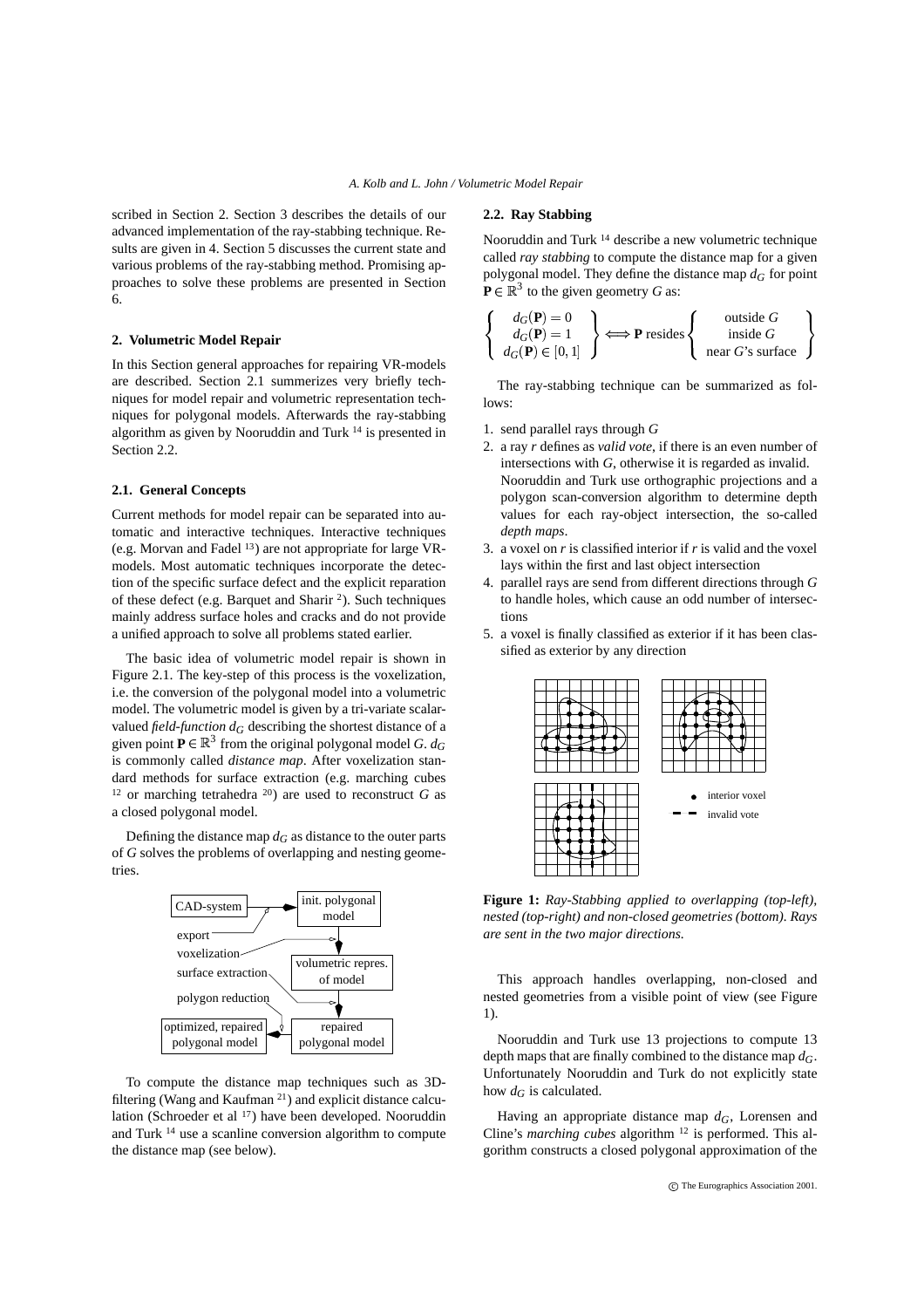volume model. Since the MC algorithm usually constructs a huge amount of triangles, Garland and Heckbert's *QSlimalgorithm* <sup>7</sup> is used to reduce the triangle-mesh afterwards.

Nooruddin and Turk additionally apply morphological operators, such as opening and closing to the volume model in order to remove small details.

# **3. Our Implementation**

In this Section we give a detailed description on a fast implementation of the ray stabbing algorithm to compute the distance map *dG*.

We define an oriented distance map, where  $d_G(\mathbf{P}) > 0$  if **P** is exterior to *G* and  $d_G(P) < 0$  if **P** is interior to *G*.

The general steps to compute  $d_G$  are (see Figure 2):

- 1. compute the bounding sphere  $S^1$  of *G* and define a regular  $N \times N \times N$  voxel-grid around  $S^1$
- 2. initiate the voxels distance value to -LARGE (interior)
- 3. define the *outer* bounding sphere  $S^2$  around the voxelgrid
- 4. for each direction in a given set of directions:
	- a. compute minimal and maximal depth maps with a predefined resolution using orthographic projections utilizing OpenGL hardware support
	- b. update distance map according to current projection



**Figure 2:** *The general setup using the object's and the voxel-grid's bounding sphere (left) and illustrating an orthographic projection (right).*

In our situation, we can guarantee the proper orientation of all polygonal faces of the initial model. Thus the decision on a vote's validity is equivalent to the visibility of backfacing polygons.

To compute the depth map for direction dir we use a standard OpenGL-renderer, especially OpenGL's culling facilities and it's stencil buffer (see OpenGL literature <sup>15, 16</sup> for detailed description of OpenGL functionality).

First we give a compact C-like code-fragment for extracting the necessary depth and stencil buffer:

```
void getBuffers(float depth_buf[],
                float stencil buf[]
```

```
c
The Eurographics Association 2001.
```

```
int cullDir ){
glClearStencil(0x0);
glClear(GL_COLOR_BUFFER_BIT |
        GL_DEPTH_BUFFER_BIT |
        GL_STENCIL_BUFFER_BIT);
glCullFace(cullDir);
glStencilFunc(GL_ALWAYS, 0x1, 0x1);
glStencilOp(GL_REPLACE,
            GL_REPLACE,GL_REPLACE);
renderScene();
cullDir = (  \ncullDir == GL_BACK ) ?GL_FRONT : GL_BACK;
glCullFace(cullDir);
glStencilFunc (GL_ALWAYS, 0x0, 0x0);
renderScene();
readPixels(GL_DEPTH_COMPONENT, depth_buf);
readPixels(GL_STENCIL_INDEX, stencil_buf);
```
}

readPixels is a simplified version of OpenGL's glReadPixels function. cullDir indicates which viewing direction is assumed as backwards. This gets more clear further this section.

Utilizing this getBuffers function, the C-like pseudocode for the extraction of the depth map looks as follows  $(z-Buffer range is assumed as [0,1], where 1 indicates the$ far clipping plane):

```
\setminus \setminus \setminus \setminus \setminus \setminus foreach pixel (x,y) {
!!!!
getBuffers(dm_max, stencil_back, GL_FRONT);
ANISTY \ \ qlDepthFunc(GL_GREATER);
                         glDepthFunc(GL_LESS);
                         getBuffers(dm_min, stencil_front, GL_BACK);
                           valid(x,y) = stencil front(x,y) &
                                        stencil_back(x,y);
                         }
```
dm\_min, dm\_max are the minimum and maximum depth map values.

Switching the depth-buffer function from GL\_LESS to GL\_GREATER yields the maximum depth values. The culling direction has to be switched as well, since for the maximum depth values, front-facing polygons indicate holes.

In very rare cases when a ray passes through two holes this algorithm marks an invalid vote as valid. This has not been observed in any realistic situation.

Obviously, the depth values are given in raster coordinates. In order to update the distance map  $d_G$ , we must associate the discrete voxel coordinates and the discrete raster coordinates from the various orthographic projections. Since we use orthographic projections that fit the outer bounding sphere  $S^2$ , the map between world- and raster coordinates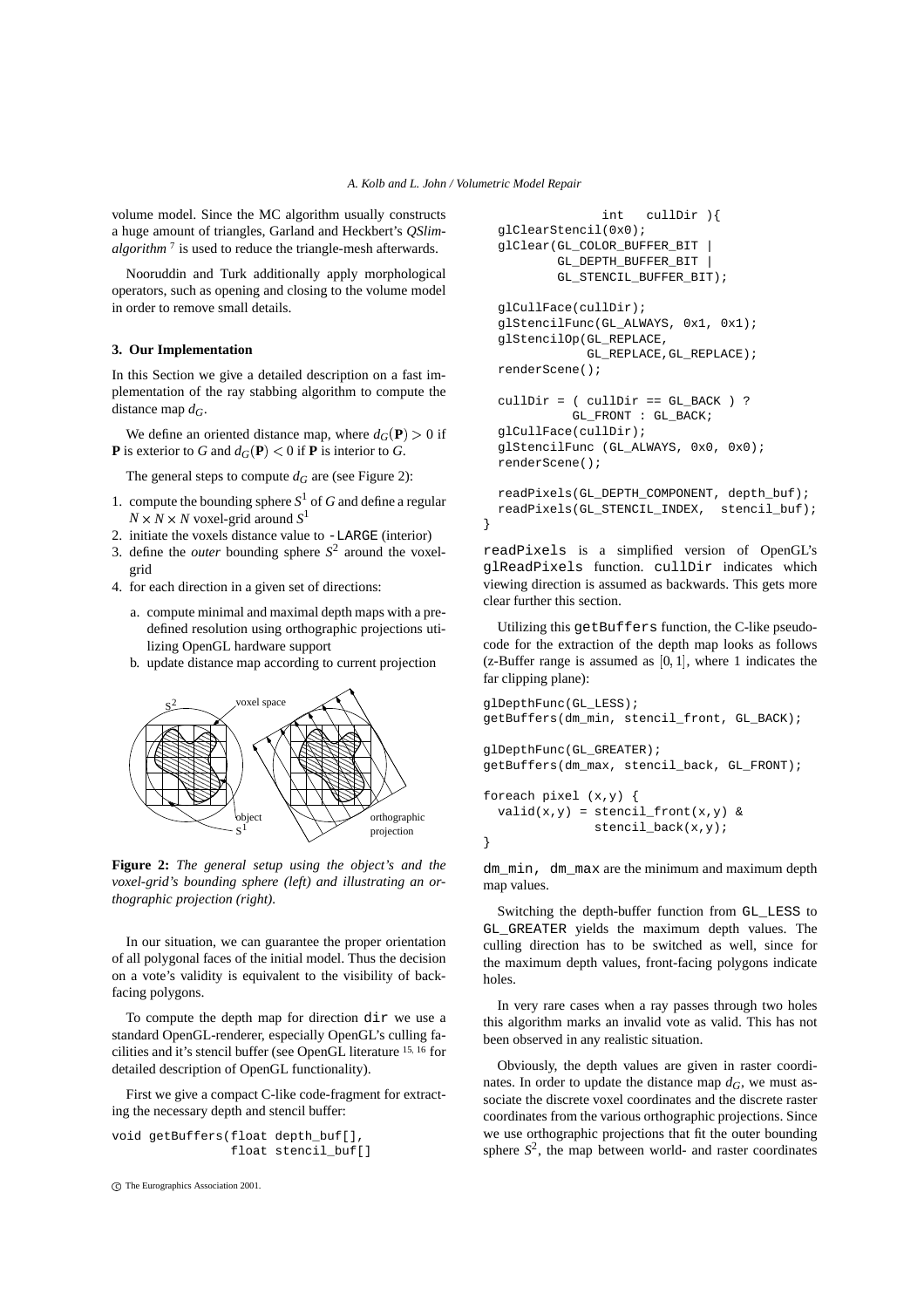is an affine map having only a variable rotational term (the direction). Thus the depth values from the different depth maps are comparable, i.e same depth values represent same euclidian distances.

In detail the transformation  $T_{voxel \rightarrow rast}$  to map the voxelto the raster coordinates is composed using  $T_{voxel \rightarrow unit}$ (maps to the unit cube  $[-1, 1]^3$ ), *R* (rotation about the origin) and  $T_{unit \rightarrow rast}$ . *R* is a simple rotation matrix, whereas  $T_{voxel \rightarrow unit}$  and  $T_{unit \rightarrow rast}$  involve only fix scale and translational terms. The resulting transformation is

$$
T_{voxel \rightarrow \textit{rast}} = T_{unit \rightarrow \textit{rast}} \cdot R \cdot T_{voxel \rightarrow unit}
$$

After transforming a voxel **V** to raster coordinates using  $T_{voxel \rightarrow \text{rast}}$  yielding  $\mathbf{V} = (v_x, v_y, v_z)$ , the current depth map is used to update the distance map. This is done by bilinear interpolating the minimum and maximum depth-map values of the four surrounding pixels of  $(v_x, v_y)$  and selecting the shortest distance (see Figure 3). Using nearest neighbour sampling instead results in visible aliasing artifacts.



**Figure 3:** *Computing the distance value for a specific projection direction in raster coordinates.*

Additionally we check for invalid votes or too steep depth variation, which indicate pixels near the object's boundary. This is done to prevent interior voxels from getting incorrect positive distance values, since one outside ray would cause **V** to be declared exterior (see Figure 4).

The computation of the minimum and maximum depth map values for **V** as code fragment:

```
x = \text{floor}(v_x);y = floor(v_y);if ( |valid(x,y)| = | |valid(x+1,y+1)| |!valid(x+1,y) || !valid(x,y+1) ) {
  depth_min = 0.0; /* set interior */
 depth max = 1.0;
}
else {
  f1 = dm_{min}(x,y); f2 = dm_{min}(x+1,y);
  f3 = dm_{min}(x, y+1); f4 = dm_{min}(x+1, y+1);min low = minimumOf(f1, f2, f3, f4);
```


**Figure 4:** *The boundary situation: One ray near the voxel misses the object. The voxel's is placed interior, i.e.* depth\_min=0 *and* depth\_max=1*.*

```
min_high = maximumOf(f1, f2, f3, f4);
b1 = dm_max(x,y); b2 = dm_max(x+1,y);b3 = dm_max(x,y+1); b4 = dm_max(x+1,y+1);
max_low = minimumOf(b1, b2, b3, b4);max\_high = maximumOf(b1, b2, b3, b4);if( (min_high-min_low > MAX_GRADIENT) ||
    (max_high-max_low > MAX_GRADIENT) ) {
  depth_min = 0.0; /* set interior */
  depth max = 1.0;
}
else {
  depth_min = interpolate(v, x, v, y,
                          f1, f2, f3, f4);
  depth_max = interpolate(v,x, v,y,
                          b1, b2, b3, b4);
}
```
Finally, the distance value for **V** is calculated. Initially  $V$  is marked as interior, i.e. dist\_map(V) =  $-LARGE$ . Once a positive distance is found, **V** is marked as exterior and it has be keep this property.

The relevant code fragment:

}

```
midpoint = ( depth\_min + depth\_max ) / 2.0;if (v_z < midpoint) {
 dist = depth\_min - z;}
else {
 dist = z - depth_max;}
if ( ( distance map(V) < 0 &&
      dist > distance_map(V) ) ||
     ( dist > 0 &&
      distance_map(V) > dist ) ) {
 dist_map(V) = dist;}
```
c The Eurographics Association 2001.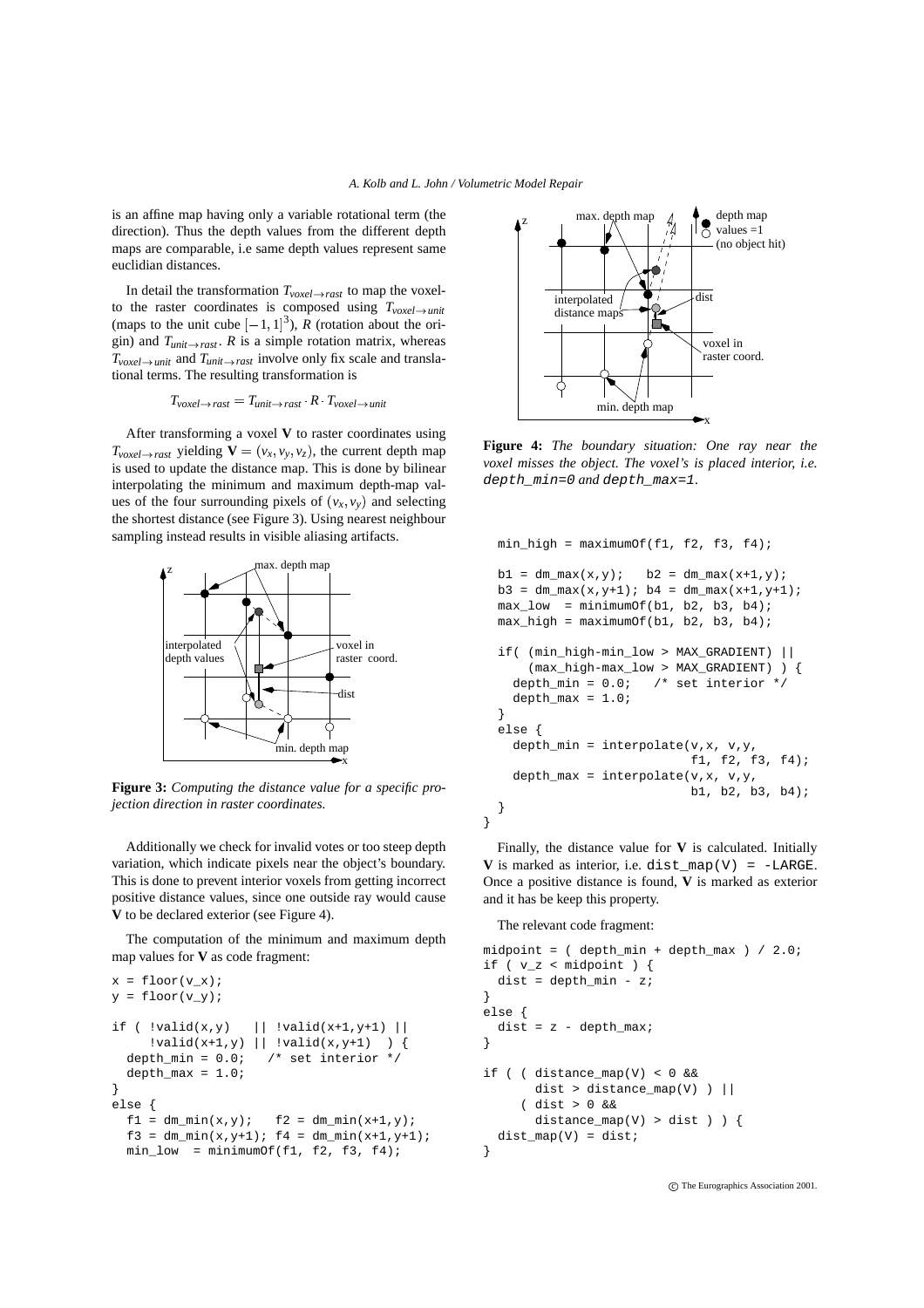The value dist represents the approximated voxel's distance for the current direction in raster coordinates (see Figure 3).

Considering polygon reduction, lots of techniques have been introduced in the last years. Rather than implementing and comparing the different methods we made our choice based on Cignoni et al's comparison <sup>5</sup>. They give a comparison on the following techniques: Multiresolution Decimation (Ciampalini et al <sup>4</sup>), Simplification Envelopes (Cohen et al <sup>6</sup>), Quadric Error Metrics – *QSlim* (Garland and Heckbert<sup>7</sup>), Mesh Optimization (Hoppe<sup>10</sup>) and Mesh Decimation (Schroeder et al  $^{18}$ ), .

Cignoni et al compare the algorithm's speed using three different polygonal models. Additionally distance errors are given. According to their results, the QSlim-algorithm <sup>7</sup> offers a good trade-off between speed and accuracy. Thus we use the same polygon reduction scheme as Nooruddin and  $Turk<sup>14</sup>$ .

#### **The setting of various parameters**

We tried different ratios of rendering to voxel grid resolution. Our experience show good results for a resolution ratio of approximatly 5. Instead of 13 projections as Nooruddin and Turk <sup>14</sup> , we found seven directions (the three major axis and the four cube diagonals) to be enough.

Concerning the rejection of a vote as invalid is case of a large gradient, we found a bound of 5 to give good results, i.e.

MAX\_GRADIENT = 5 / RENDER\_RESOLUTION

#### **4. Results**

To discuss the method described above, we use three parts of an aircraft as shown in Figure 5: A seat, an upperdeck part and a side-plate. All models exhibit small hole at the edges of the original surface patches.

Reducing these models with QSlim without taking care of the holes and the nested geometries yields undesired holes and cracks in the reduces model (see Figure 6).

Applying the model repair before reducing the polygonal model yields perfectly closed and well shaped results (see Figure 7)

Problems appear in regions with thin parts. This can be seen at the base of the seat, where many tee-like geometries reside. These thin object regions can not be reconstructed properly. Figure 8 compares the results of applying QSlim only and Ray Stabbing in combination with QSlim.

The problem with thin object regions is extremly obvious in case of the side plate. The side-plate model resembles a deformed thin sheet of metal. Thus even a relativ high voxel grid resolution of 200 $3$  can not represent the polygonal



**Figure 5:** *The original models. Top: Seat model with 52639 triangles. Bottom left: Upperdeck model with 324 triangles. Bottom right: Side-plate model with 16896 triangles.*

model, resulting in a only fragmentary reconstructed model (see Figure 9 left).

A simple, but not very accurate approach to reduce this problem is the usage of an iso-value greater than zero (see Figure 9 right). The resulting objects are not perfectly shaped. This is due to fact, that the distance map's approximation of the euclidian distance is more inaccurate for point off the original object's surface.

## **5. Conclusion**

A fast and robust implementation of a volumetic model repair technique has been introduced. This technique is based on Nooruddin and Turk's ray stabbing method. Many details of the hardware accelerated implementation have been described. Furthermore, essential problems caused by the marching cubes (MC) algorithm have been discussed and possible solution have been pointed out. Finally some results based on technical objects have been presented.

The Ray Stabbing algorithm proved to be a powerful tech-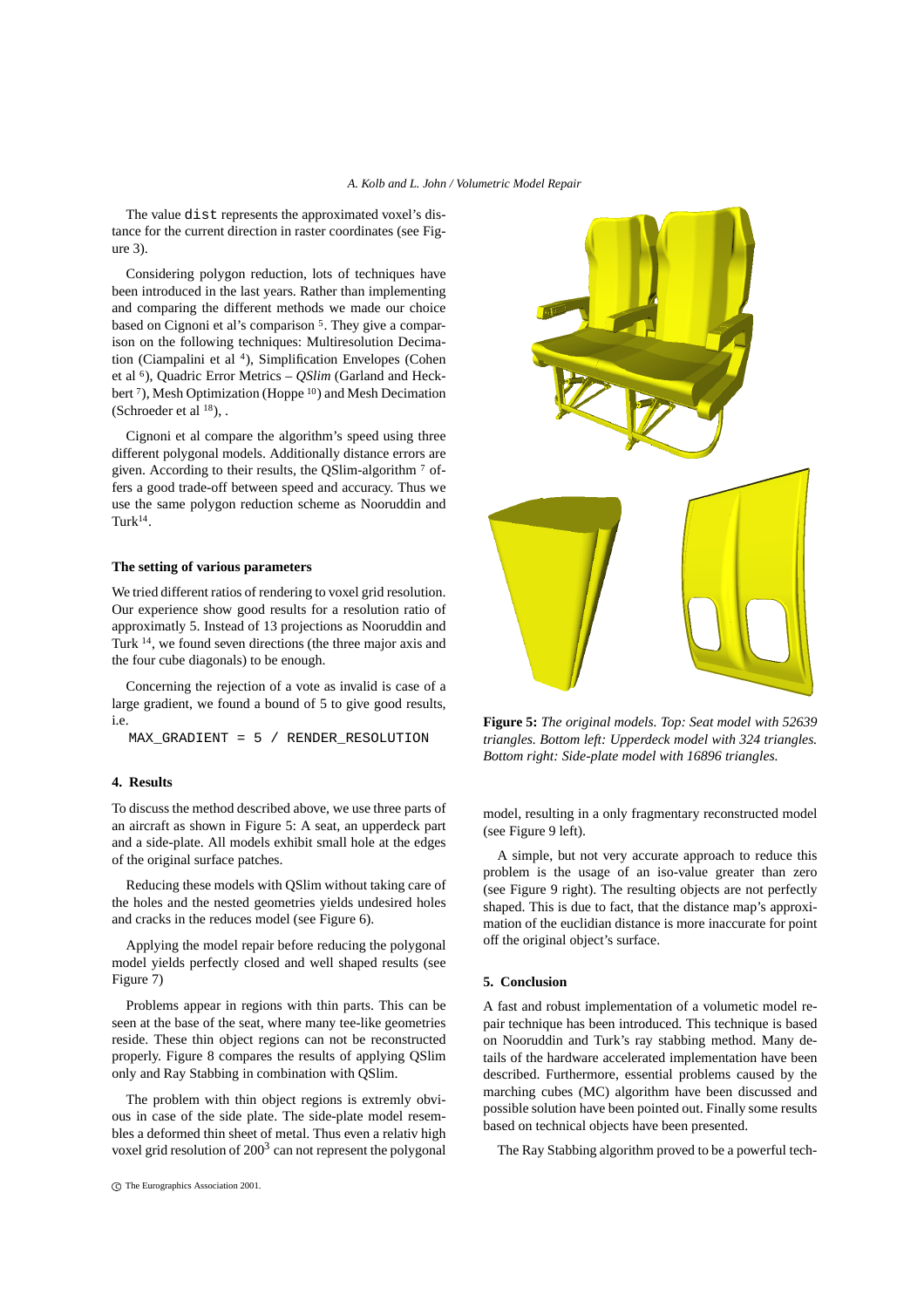

**Figure 6:** *Applying polygon reduction only. Left: The upperdeck with holes. Right: A close-up to the arm-rest of the seat with holes and cracks. Both models have been reduced by 90%.*



**Figure 7:** *Applying model repair and polygon reduction. Left: The upperdeck has been voxelized using a* 40<sup>3</sup> *voxelgrid. Right: The chair has been voxelized using a* 120<sup>3</sup> *voxelgrid. Both models have been reduced by 90%.*

nique for separating and deleting visually unnecessary geometry. Furthermore the resulting object surface is properly closed. Our implementation for computing the distance map reduces the calculation time from several minutes (see Nooruddin and Turk<sup>14</sup>, table 1; samples computed on a multiprocessor system) to less than a minute. Additionally, the calculation time is relatively independant of the number of triangles in the initial model.

Still the process exhibits one major problem. The choice of the size of the voxel-grid determines the maximum frequency that can be represented by the grid's distance function. This frequency however can be very high, especially when working with technical object containing thin sections.



**Figure 8:** *The seat base. Left: Only QSlim was applied; the model exhibits several large holes. Right: Model repair and polygon reduction were both applied. The models have been reduced by 90%.*



**Figure 9:** *The side plate. Left: Attempt to repair the very thin model. Right: Reconstructing an iso-surface for*  $d_G \approx 1\%$  *of object's size. Both models have been reduced by 90%.*

This is a classical problem of sampling theory and the reconstruction of continuous objects in discrete spaces.

To aviod this problem, the highest frequency has to determine the overall voxel-grid size. Thus, using the marching cubes algorithm, a unnecessary high amount of triangles is constructed, which, again, has be reduced in a following polygon reduction. Both steps, extracting the iso-surface and reducing the mesh-complexity, thus, consume much more time than necessary. Furthermore the calculation of the distance map has to be done for all voxels. Adaptive algorithms would evaluate the distance map only at points near the isosurface, i.e. near the model itself.

In section 6 we discuss possible approaches to solve this problem.

## **6. Further Optimization**

For most models the choice of the fixed voxel step-size results in a far too long runtime of the algorithm. The fix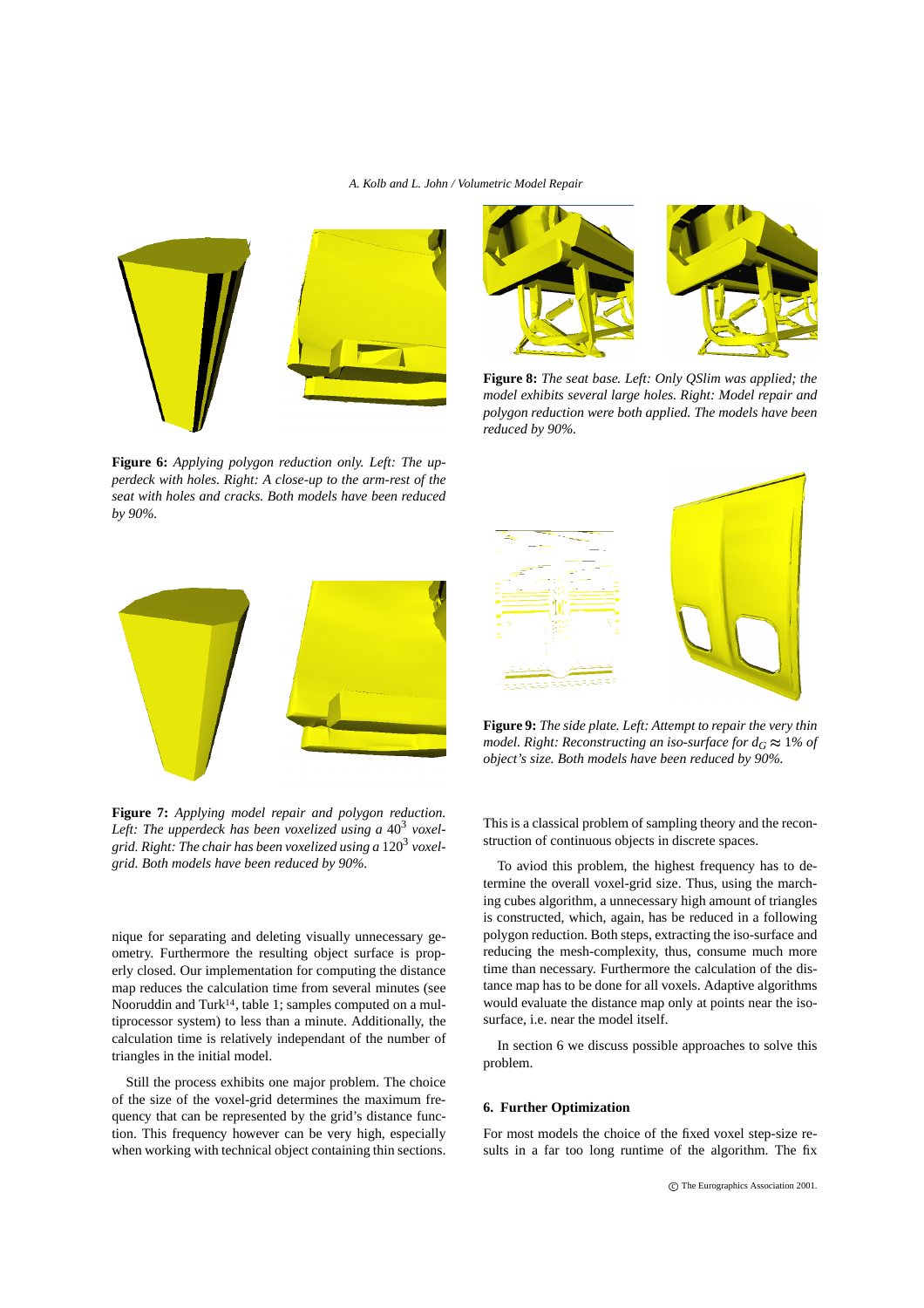|                   | Upper-<br>deck | Seat    | Side-<br>plate |
|-------------------|----------------|---------|----------------|
| <b>Voxel-grid</b> | $40^3$         | $120^3$ | $200^3$        |
| <b>Reduction</b>  | 10%            | 10%     | 10%            |
| depth-map         | 2              | 23"     | 1'35"          |
| dist.-map         | 2              | 55"     | 5'05"          |
| MC                | 4"             | 4'13''  | 2'15"          |
| <b>OSlim</b>      | 13'            | 2'05"   | 57"            |

**Table 1:** *Timing information for the different models. The test have been made on a SGI O2 with R12K, 300 MHz Processor and 512 MB RAM. The runtime for the side-plate model is taken for the iso-value*  $d_G = 0$ .

choice of the step-size in combination with the simple application of the marching cubes algorithm potentially constructs far too many triangles. Furthermore the MC algorithm froces the evaluation of the distance map at each voxel, even far off the iso-surface.

One alternative is Hilton et al's <sup>8</sup> *Marching Triangle (MT)* algorithm. The MT-algorithm is a mesh-growing approach, utilizing a circumssphere technique similar to the construction of a Delaunay triangulation. The resulting triangulation exhibits better shaped triangles. The construction of new vertices starts with a point with fixed distance to a current boundary edge. Thus, the stated guarantee to preserve the models's local topology is not obvious to us. The generation of new vertices is supposed to be adaptive with respect to the local behavior of the field function.

Another alternative is a hierarchical MC-approach, using an adaptive step-size. Shekhar et al <sup>19</sup> use a hierarchical octree-approach to reduce the number of generated triangles. They apply a merging strategy, trying to combine small triangles to larger ones. This process is still more time consuming since it is a bottom-up approach.

Shekhar at al's technique could be reformulated as a topdown approach. Starting with a coarse grid, the refinement algorithm now consists of the following steps:

**Refinement-Decision:** Has the current cell (a cube with eight voxels as corners) to be subdivided?

In the case of Ray Stabbing finding the answer is simple: If the distance between the first and last object intersection for a ray direction is less than the current grid-resolution, the voxel should be subdivided.

**Constrained MC:** If a voxel has to be subdivided, we us a  $2<sup>3</sup>$ -subgrid. The MC algorithm potentially generates triangles on the finer grid. Thus, we have to guarantee that adjacent triangles in neighbouring coarser cells define a proper triangulation in conjunction with the subgrid triangles.

Assuming the refinement-decision guarantees that a cell

c The Eurographics Association 2001.

is subdivided when the field function additionally changes sign along one of its edges or at the midpoint of its faces. This midpoint-criterion should also be used to handle the ambigouos cases of the MC algorithm. Now consider neighbouring cells at different levels of refinement. Edges of generated triangles for these cells can simply be matched, since no additional edges (or polylines) can appear (see Figure 10). Thus subdividing the triangles for the coarser cell according to the polyline of the finer cells closes the gaps between the triangulations of different level of refinement.



**Figure 10:** *Neighboring cell with different level of refinement. Edges on cell of the coarser grid correspond to polylines on the finer grid.*

# **Acknowledgment**

We thank the stuff at EADS Airbus, Hamburg for their cooperative support. Especially we thank Dieter Kasch and Jörn Düring, the VR-system administrators, as well as Dr. Stefan Hiesener, responsible for R&D-activitices in cooperation with universities.

# **References**

- 1. M.-E. Algorri and F. Schmitt. Mesh simplification. In *Proc. EUROGRAPHICS*, volume 15, pages 77–86. Eurographics, 1996.
- 2. G. Barquet and M.Sharir Filling gaps in the boundary of a polyhedron. *Computer-Aided Geom. Design*, volume 12, pages 207–229, 1995.
- 3. S. Campagna, L. Kobbelt, and H.-P. Seidel. Efficient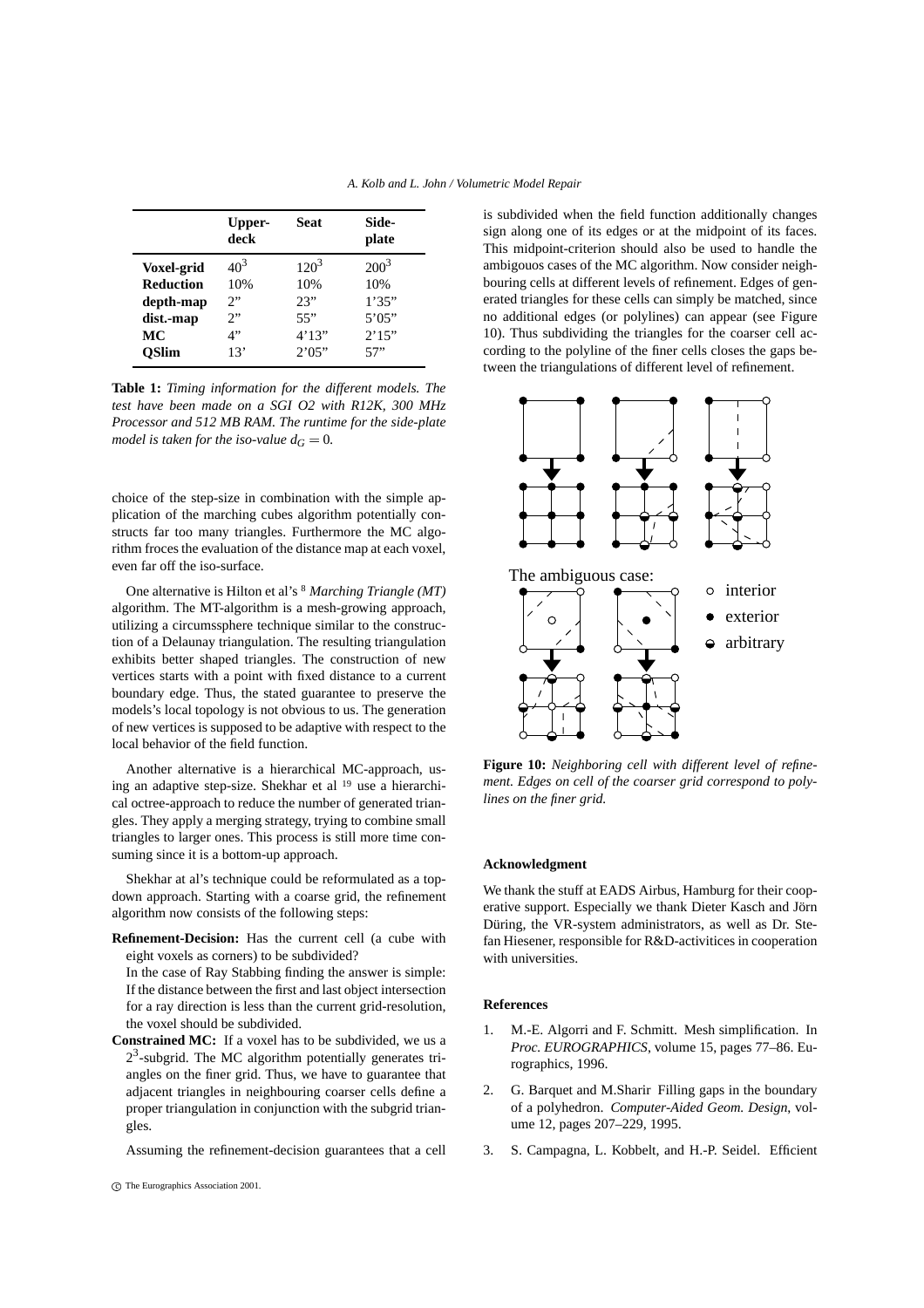decimation of complex triangle meshes. Technical Report, Universität Erlangen-Nürnberg, 1998.

- 4. A. Ciampalini, P. Cignoni, C. Montani, and R. Scopigno. Multiresolution decimation based on global error. Technical Report CNUCE: C96021, Istituto per l'Elaborazione dell'Informazione - Condsiglio Nazionale delle Richere, Pisa, ITALY, 1995.
- 5. P. Cignoni, C. Montani, and R. Scopigno. A comparison of mesh simplification algorithms. *Computers and Graphics*, volume 22, pages 37–54, 1998.
- 6. J. Cohen, A. Varshney, D. Manocha, G. Turk, H. Weber, P. Agarwal, F. Brooks, and W. Wright. Simplification envelopes. In *ACM Proceedings SIGGRAPH*, volume 30, 1996.
- 7. M. Garland and P.S. Heckbert. Surface simplification using quadric error metrics. In *ACM Proceedings SIG-GRAPH*, volume 31, pages 209–216, 1997.
- 8. A. Hilton, A. Stoddart, J. Illingworth, and T. Windeatt. Marching triangles: Range image fusion for complex object modeling. In *International Conference on Image Processing*, pages 381–384, 1996.
- 9. A. Hilton, A. Stoddart, J. Illingworth, and T. Windeatt. Reliable surface reconstruction from multiple range images. In *Fourth European Conf. on Computer Vision*, pages 14–18, 1996.
- 10. H. Hoppe, T. DeRose, T. Duchamp, J. McDonald, and W. Stuetzle. Mesh optimization. In *ACM Proceedings SIGGRAPH*, volume 27, pages 19–26. ACM, 1993.
- 11. H. Hoppe. Progressive meshes. In *ACM Proceedings SIGGRAPH*, volume 30, pages 99–108, 1996.
- 12. W.E. Lorensen and H.E. Cline. Marching cubes: A high resolution 3d-construction algorithm. In *ACM Proceedings SIGGRAPH*, volume 21, 1987.
- 13. S. Morvan and G. Fadel IVECS: An Interactive Virtual Environment for the Correction of .STL Files. Conference on Virtual Design, University of California at Irvine, Irvine, CA., 1996.
- 14. F. Nooruddin and G. Turk. Simplification and repair of polygonal models using volumetric techniques. Technical Report GITGVU -99-37, Georgia Institute of Technology, Atlanta, 1999.
- 15. OpenGL Architecture Review Board. *OpenGL Programming Guide*. Addion Wesley Longman, 1999.
- 16. OpenGL Architecture Review Board. *OpenGL Reference Manual*. Addion Wesley Longman, 1999.
- 17. W. Schroeder and W. Lorensen and S. Linthicum Implicit modeling of swept surfaces and volumes In Proceedings IEEE Conference on Visualization'94, pages 40–45, 1994.
- 18. W.J. Schroeder, J.A. Zarge, and W.E. Lorensen. Decimation of triangle meshes. In *ACM Proceedings SIG-GRAPH*, volume 26, pages 65–70, 1992.
- 19. R. Shekhar, E. Fayad, R. Yagel, and F. Cornhill. Octreebased decimation of marching cubes surfaces. In *Proceedings IEEE Conference on Visualization*, pages 335–342, 1996.
- 20. P. Shirley and A.A. Tuchman. Polygonal approximation to direct scalar volume rendering. In *Proceedings San Diego Workshop on Volume Visualization, Computer Graphics*, volume 24:5, pages 63–70, 1990.
- 21. S. Wang and A. Kaufman Volume Sampled Voxelization of Geometric Primitives In Proceedings IEEE Conference on Visualization'93, pages 78–84, 1993.